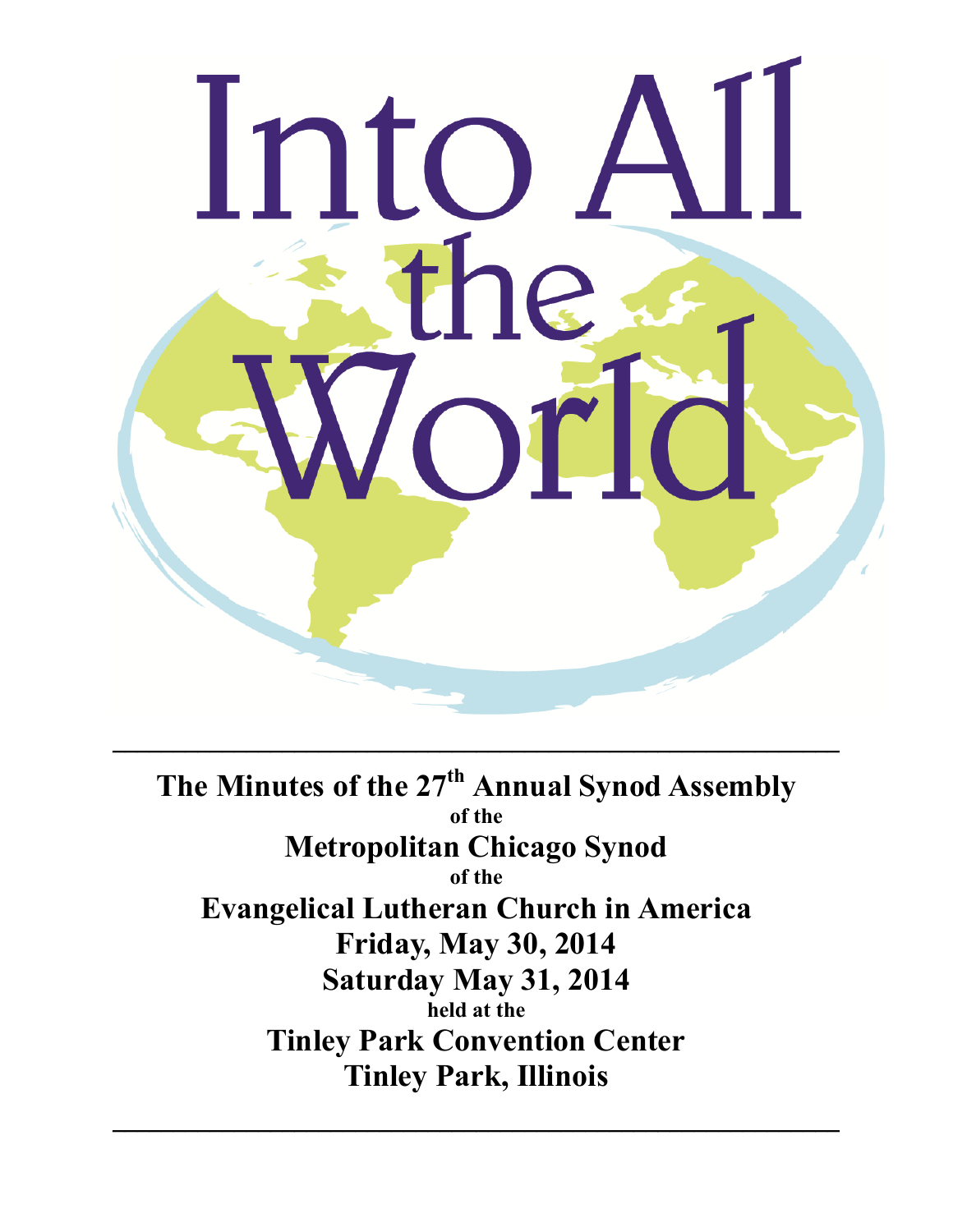

# **Evangelical Lutheran Church in America**

God's work. Our hands.



**Minutes of the 27 th Annual Synod Assembly of the Metropolitan Chicago Synod of the Evangelical Lutheran Church in America Friday, May 30, 2014, and Saturday, May 31, 2014 Tinley Park Convention Center**

### **Tinley Park, Illinois**

## **Plenary Session One**

 $\_$  , and the set of the set of the set of the set of the set of the set of the set of the set of the set of the set of the set of the set of the set of the set of the set of the set of the set of the set of the set of th

#### **Orientation of New Voting Members**

At 8:30AM Secretary Srock gave a presentation to the Voting Members of the 2014 Assembly who were new to serving as an Assembly Voting Member. The presentation included an explanation of their roles and responsibilities as voting members, the relationship of the synod to the congregations and to the churchwide expression, how the assembly functioned, a brief overview of the agenda, and procedures for parliamentary action during the various assembly gatherings.

#### **Opening Worship**

The 2014 Assembly of the Metropolitan Chicago Synod began with Opening Devotions at 9:32AM that was led by Bishop Miller.

#### **Welcome**

Following the Opening Worship Bishop Miller welcomed the voting members, visitors and guests to the Twenty-Seventh Annual Assembly of the Metropolitan Chicago Synod of the Evangelical Lutheran Church in America.

### **Appointment of Parliamentarian**

As the first order of business, in consultation with the synod council, Bishop Miller appointed Ms. Marcella Morrison as parliamentarian for this assembly. Ms. Morrison is a Registered Professional Parliamentarian with the National Association of Parliamentarians. Bishop Miller welcomed Ms. Morrison back to our assembly, as she has served our synod in this capacity in years past.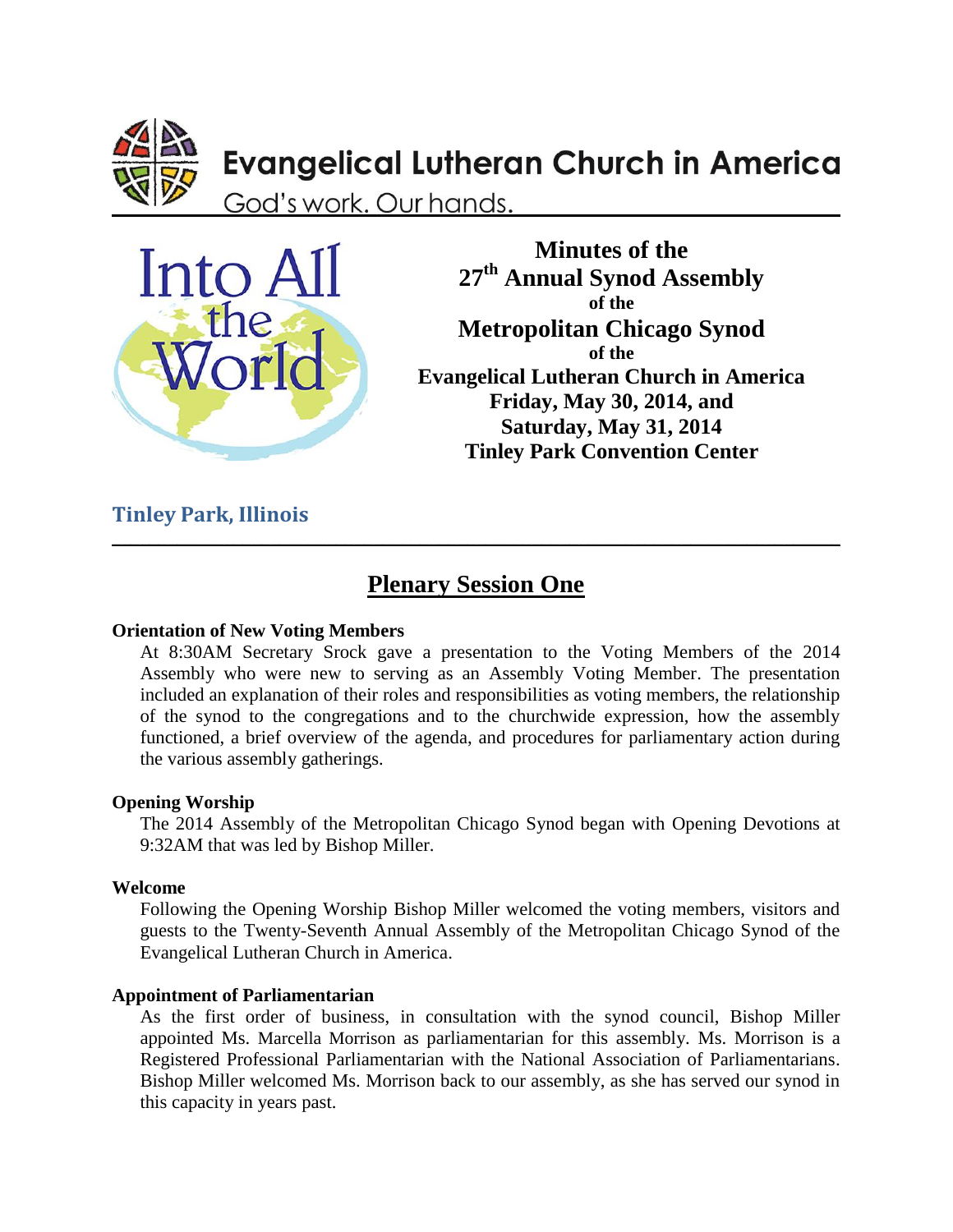#### **Approval of the Agenda**

Bishop Miller instructed the assembly to turn to the Agenda for the Assembly which was printed in the supplement to the Book of Reports located in the packets that the voting members had received at the time of registration. He entertained a motion to adopt the Agenda as presented. It was moved, seconded, and adopted.

#### **Introduction of the Assembly Planning Team and Chaplain**

Bishop Miller then introduced the members of the 2014 Assembly Planning Team and had them stand as their names were read. He thanked them for their hard work in preparing for this year's assembly.

#### **Assembly Planning Team:**

Ms. Erma Alvarez, staff Rev. Ellen Arthur Ms. Joan Church Mr. Ken Church Ms. Nanette Dahlke Mr. Jeff Drake, staff Rev. Hector Garfias-Toledo, staff Rev. Cynthia Hileman, staff Mr. Steven Homberg, staff Rev. Jim Honig Rev. Ray Legania, staff Bishop Wayne Miller, staff Ms. Yvette NewberryWhite Ms. Mary Richardson, staff Ms. Sandra Schlauch Ms. Patricia Schmitt Rev. Patrick Shebeck Rev. Steve Srock Ms. Patti Tregoning Ms. Kathleen West Ms. Beth Lawniczak, chair

Bishop Miller then introduced and thanked our emcee for this year's assembly, the Rev. Erin Bouman.

#### **Introduction of the Assembly Committees**

Bishop Miller then called upon our Vice President, Ms. Nanette Dahlke, who in consultation with the Synod Council, made the following appointments to the Assembly Committees.

| Rev. Ray Legania, staff       |
|-------------------------------|
|                               |
| Ms. Patti Tregoning           |
|                               |
|                               |
| Rev. Lawrence Clark           |
| Mr. Terry Henderson           |
| Ms. Laurie Schuemann          |
| Rev. Steven Srock, ex-officio |
|                               |
|                               |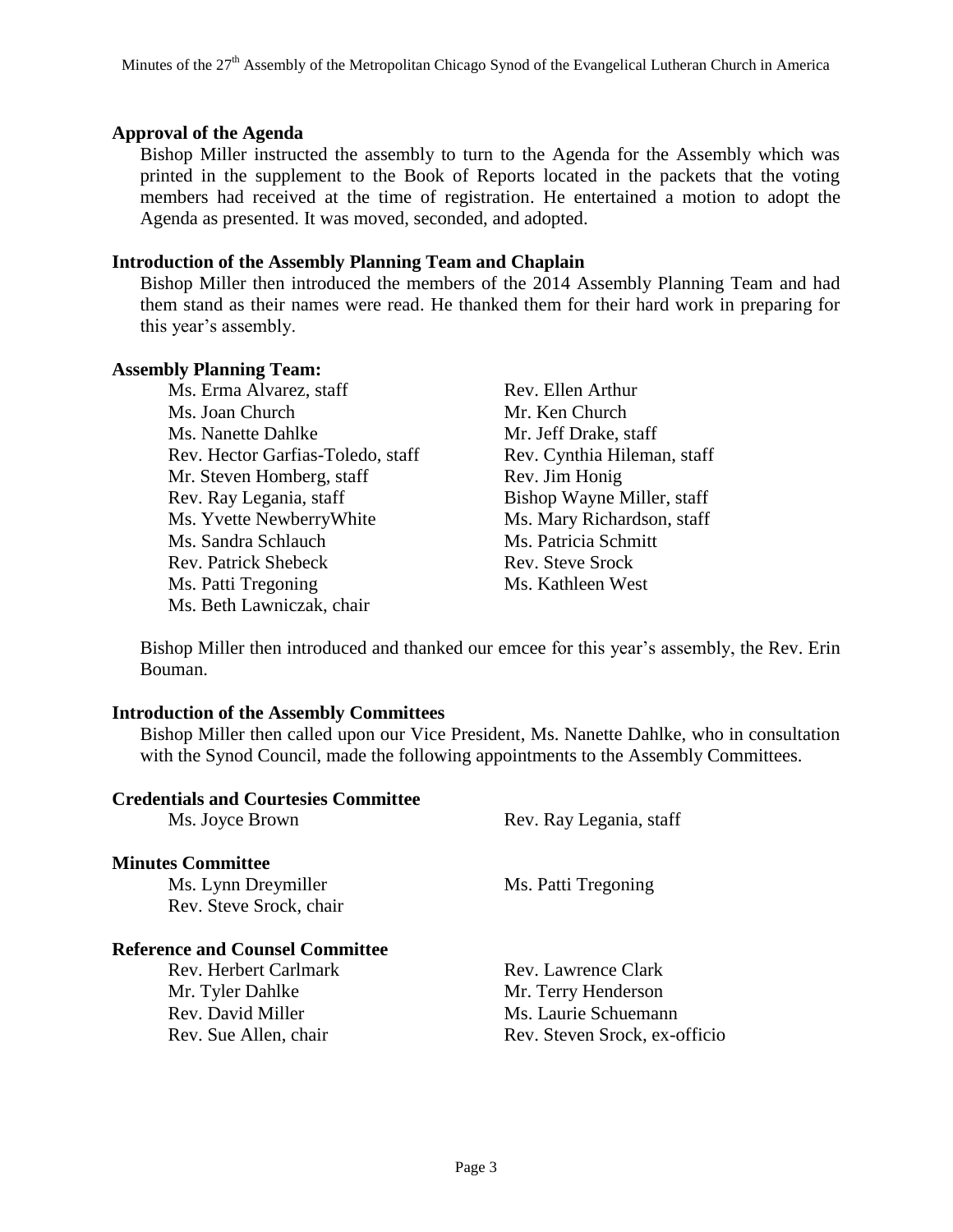#### **Sergeants at Arms**

Rev. Richard Grudt Mr. Jim Hiepler-Hartwig Mr. Mark Johnson Rev. Marrion Johnson Ms. Phyllis Johnson Rev. Vickie Johnson Mr. Fernando Mercado Ms. Lisa Nuebert Rev. Paul Pfeffer, chair

Rev. Mary Appelt-Graves Ms. Patricia Gerber Bornholt Rev. Joanne Fitzgerald Rev. Hector Garfias-Toledo, staff

### **Report of the Credentials and Courtesies Committee**

At 9:50AM Bishop Miller called upon Ms. Joyce Brown for the report of the Credentials and Courtesies Committee. She reported to the Assembly that the total number of voting members registered as of 9:00AM was 297 with the number of voting members necessary for a quorum being 149. Bishop Miller declared a quorum to be present at 9:50AM.

#### **Bar of the Assembly and the Rules of the Assembly**

At 9:51AM, Bishop Miller called upon Rev. Steve Srock to explain the Bar of the Assembly. Secretary Srock instructed the assembly that the bar of the assembly was the area where voting members must be seated in order for their votes to be counted. Guest and visitors are asked to sit outside the bar during all plenary sessions. The bar of the assembly included all tables and chairs within the stanchions and ropes across the back of the room. Only those voting members seated within the bar and wearing the proper credentials would be allowed to vote, in elections and on resolutions. Secretary Srock then explained to the Assembly how Resolutions would be handled, including how to address the chair and voting members of our Assembly. Secretary Srock asked the members of the assembly to refer to the document containing the *Rules of the Assembly* that was contained in the Book of Reports. He instructed the assembly regarding the three colored microphones, Green for those speaking in favor of an action, Red for those speaking in opposition, and the White for points of Order and Information or Clarification. Voting members were asked to address their comments to the chair and to face the assembly while speaking. The order for speaking would be under the direction of the chair (Bishop Miller) and would alternate between those speaking in favor and those in oppositions. Only those voting members seated within the bar and wearing the proper credentials would be allowed to address the assembly. Regarding the resolutions, this year's chair of the Reference and Counsel Committee, the Rev. Sue Allen, will present how we will handle the Resolutions, the debate on those matters, along with their respective Hearings, when it is time for those matters to be brought before the Assembly.

All of these matters along with many others that discuss in detail how we will interact over the next two days are contained in the document entitled, *Rules of Organization and Procedure for the 2014 Metropolitan Chicago Synod Assembly*. Secretary Srock stated that this document has been reviewed and approved by the Metropolitan Chicago Synod Council and on their behalf was presenting it to this Assembly for adoption and implementation. It appears in the Book or Reports immediately following the Agenda. He then moved to adopt the *Rules of Organization and Procedures for the 2014 Synod Assembly* (exclusive of quoted and highlighted constitutional provisions and bylaws that already are in force). The motion was seconded and adopted.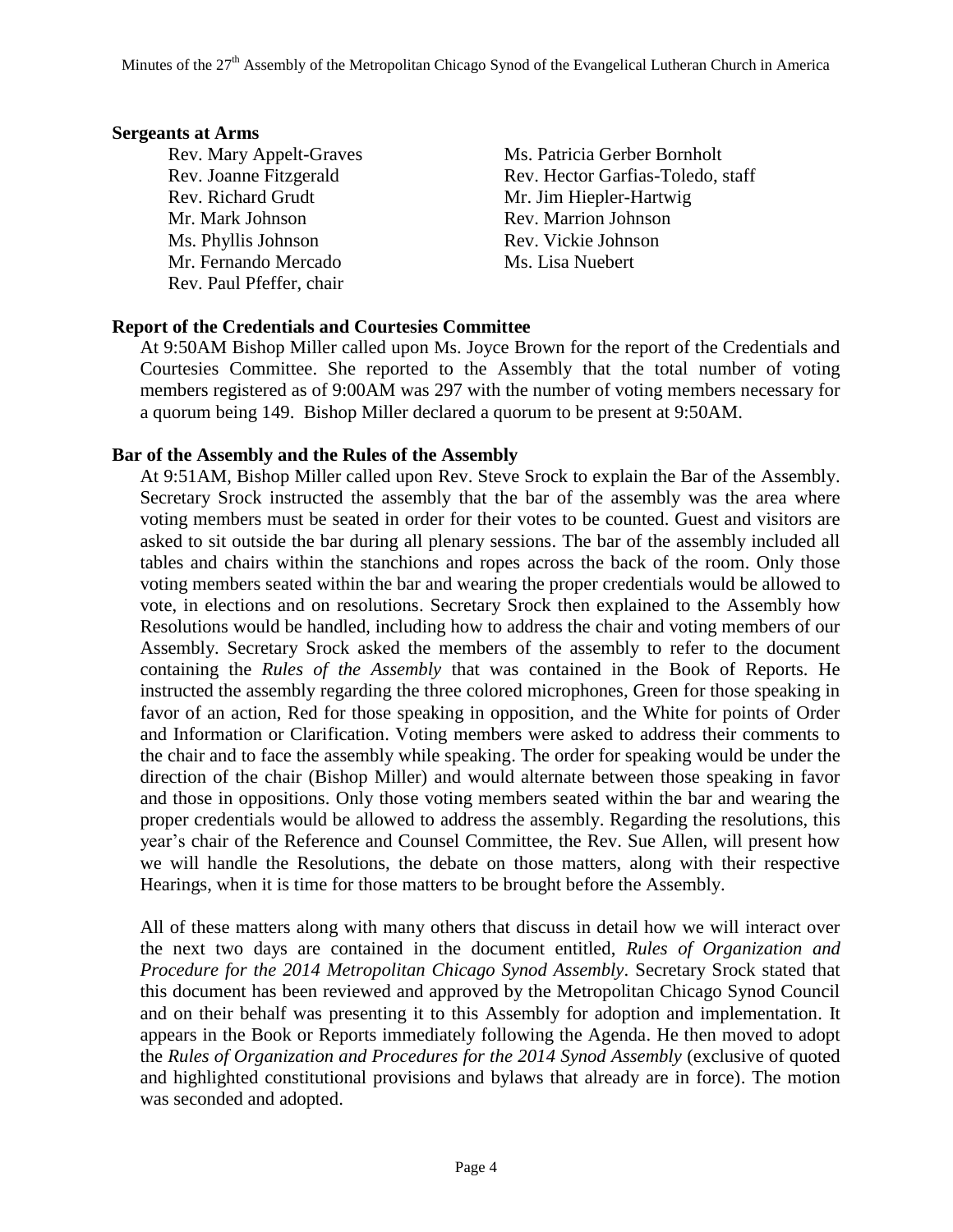#### **Report of the Committee on Reference and Counsel**

At 9:56AM Bishop Miller called upon the Rev. Sue Allen, chair of the Reference and Counsel Committee, to offer the assembly instructions on Resolutions before the assembly. Rev. Allen asked the assembly to refer to printed instructions in their packets regarding the procedures for placing resolutions and amendments before the assembly. She explained that there would be hearings on the resolutions the assembly would be considering.

#### **Mission Moment**

At 9:57AM Bishop Miller thanked Ms. Mary Anderson, a member of the Synod Mission Interpreters Team, who has coordinated these mission moments for us over the past few years. He then invited Joe Scarry, a member of the Synod's Working Group on the Middle East, to present our first Mission Moment. He shared some information on the activities of this working group.

#### **Introduction of Special Guests**

At 10:02AM Bishop Miller invited Vice President Dahlke to welcome our assembly guests that represented our wide range of partnerships in mission and ministry.

- Our Churchwide Representative and Keynote Speaker: **Ms. Mikka McCracken**, Program Director for Constituent Engagement and Interpretation with ELCA World Hunger
- **The Rev. Kathie Bender Schwich**, Advocate Healthcare Systems, Senior Vice President, Mission and Spiritual Care Advocate Health Care
- **The Rev. Don Hallberg**, ELCA Mission Investment Fund
- Mr. Paul Hegland, Carthage College, Executive Director of Church and Professional Relations
- **The Rev. Franklin Ishida**, Area Program Director/Asia Pacific, ELCA Global Mission Unit
- **Ms. Jessica Nipp Hacker**, Coordinator, ELCA Malaria Campaign
- **Mr. Russ Senti**, Executive Director of the Lutheran Outdoors Ministries Center in Oregon, Illinois
- **Mr. Mark Vincent**, CEO and Senior Design Partner Design Group International, and Ms. Kara Vincent
- **The Rev. Lanny Westphal**, Director, Global Church Sponsorship, ELCA Mission Advancement Unit

Bishop Miller thanked Vice President Dahlke and then invited the assembly to welcome our guests and the assembly did so with applause.

#### **Keynote Speaker**

At 10:04AM Bishop Miller then introduced our Keynote Speaker, Ms. Mikka McCracken. Ms. McCracken, a South Korean adoptee, grew up in Bemidji, Minnesota. She is a current resident of Chicago, Illinois and serves as Program Director for Constituent Engagement and Interpretation with ELCA World Hunger. Ms. McCracken is a life-long Lutheran and a Gustavus Adolphus College graduate in political science and peace studies. Previously, she worked with the ELCA Justice for Women program, the ELCA Washington Office on gender justice advocacy, and ELCA Global Mission on "glocal" learning events.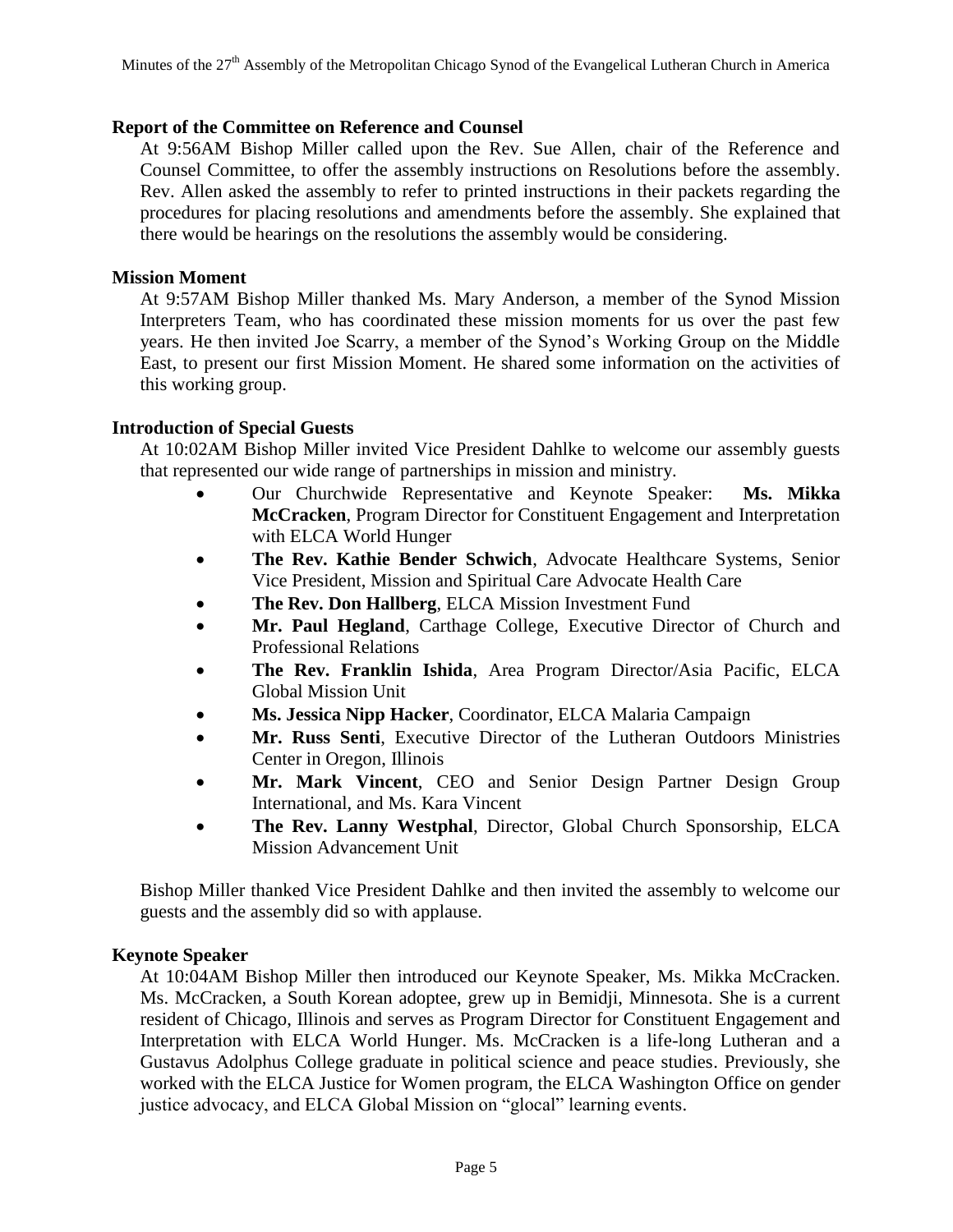She currently serves on the Lutheran World Federation international council as one of five members from the North American region, the Vorstand or board of the ELCA Wittenberg Center in Germany, and the Lutheran Advocacy Illinois Advisory Council. Ms. McCracken enjoys recreational running, yoga, movie scores, singing, the great outdoors and good vegetarian food. As a part of her report at 10:41AM, Ms. McCracken called on Jessica Nipp to report on the progress being made through the work and efforts of the ELCA's Malaria Campaign.

#### **Mission Moment**

At 11:21AM Bishop Miller introduced Ms. Karis Ailabouni, a participant in the Young Adults for Global Mission Program now serving in Madagascar. The Rev. Bouman read Ms. Ailabouni's presentation that shares what it has meant to her to live and work among the Malagasy people.

#### **Announcements and Adjournment**

Bishop Miller at 11:25AM then invited Rev. Erin Bouman to the stage to make announcements. Pastor Bouman mentioned that evaluations of the assembly would be emailed to all of the voting members. She then gave instruction regarding the box lunches and the transition to the conference meetings and led the assembly in a meal prayer. Bishop Miller then adjourned the assembly.

#### **Lunch and Conference Meetings**

During lunch the eight synod conferences met in separate areas to conduct business.

### **Plenary Session Two**

#### **Reconvening of the Assembly**

At 1:09PM Bishop Miller called the assembly back to order and invited Judy Twist, a member of the Synod Council, to lead the assembly in prayer prior to the presentation of the 2014 Synodical Budget.

#### **Report of the Synodical Treasurer and the Introduction of 2015 Budget**

At 1:11PM Bishop Miller invited Ms. Yvette NewberryWhite to the stage. Treasurer NewberryWhite offered the Treasurer's report and then introduced next year's budget. As a part of her report, she moved the adoption of the 2015 Metropolitan Chicago Synod Budget. The motion was seconded. Treasurer NewberryWhite announced that there would be a hearing to discuss the budget that afternoon at 3:40PM in the South Pavilion Five Room. Bishop Miller stated that if there were no objections, consideration of the budget would be tabled until Saturday morning after the hearing. There were no objections and the motion was tabled.

#### **Mission Moment**

At 1:15PM Bishop Miller called upon Mayom Acien, to present our next Mission Moment. As a Sudanese refugee, Acien shared how it felt to be sponsored by RefugeeOne, the Illinois affiliate of Lutheran Immigration and Refugee Service.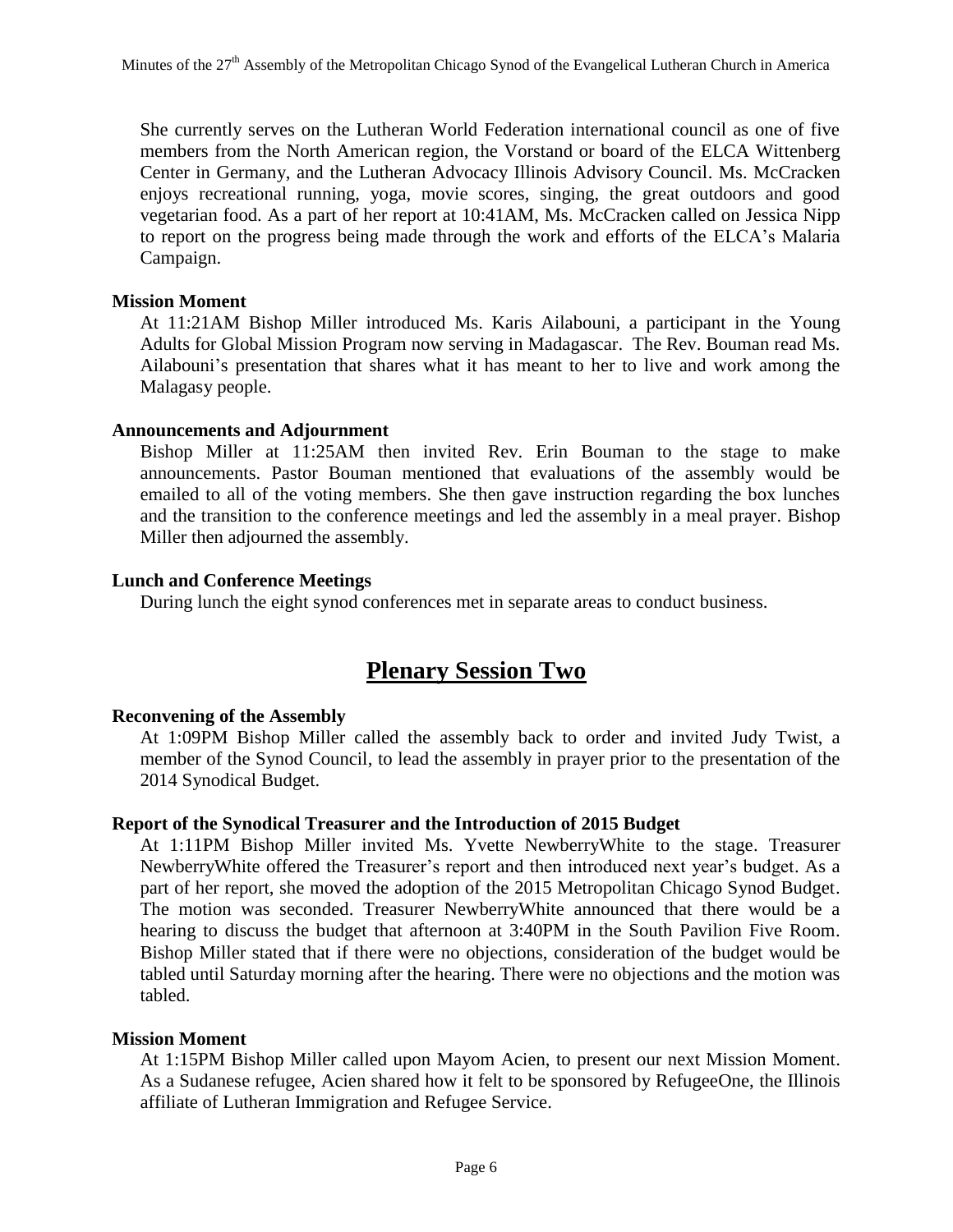#### **Report of the ELCA Mission Investment Fund Representatives**

At 1:25PM Bishop Miller then invited Mr. Enrique Rojas from the ELCA's Mission Investment Fund and Ms. Jennifer Prinz from the ELCA's Foundation to the stage to give their presentations.

#### **Video Report of the Work of** *The Lutheran Magazine*

At 1:38PM Bishop Miller invited the assembly to watch a video highlighting the work of *The Lutheran Magazine*, our denominational publication. As many of you know, the synod has an insert included six times a year and this insert is also included on our synod webpage.

#### **Announcements and Adjournment**

Following the video at 1:41PM, Bishop Miller announced that the assembly would now be transitioning to the scheduled Hearings and Workshops at the locations designated and that our plenary session would resume at 2:55PM. However, before the assembly was excused he invited Mr. Daniel Feiertag, a member of the synod council, to offer a prayer. At 1:42PM Bishop Miller declared the assembly in recess for the Hearings and Workshops.

### **Plenary Session Three**

#### **Mission Moment**

At 3:02PM Bishop Miller called the Assembly back to order and invited Ms. Janet Fisher, a member of Gloria Dei Lutheran Church, Northbrook, to present our next Mission Moment. The topic of this Mission Moment is how her congregation has made the assembly of Lutheran World Relief health kits into an all-congregational event.

#### **Report of the Committee on Reference and Counsel**

At 3:06PM Bishop Miller announced that the next action of the assembly would be to consider those resolutions presented by the voting members to this gathering. However before considering this important matter, Bishop Miller invited the Rev. Larry Clark, a member of the Synod Council, to lead the assembly in prayer. He then invited the Rev. Sue Allen, chair of the Committee on Reference and Counsel, back to the stage to present resolutions for debate by this year's assembly.

The Rev. Sue Allen read the resolved portions of resolution **01-14 - Resolution on Hunger and Poverty** and moved its adoption. Bishop Miller then called for debate on the resolution. The question was called and the resolution was adopted.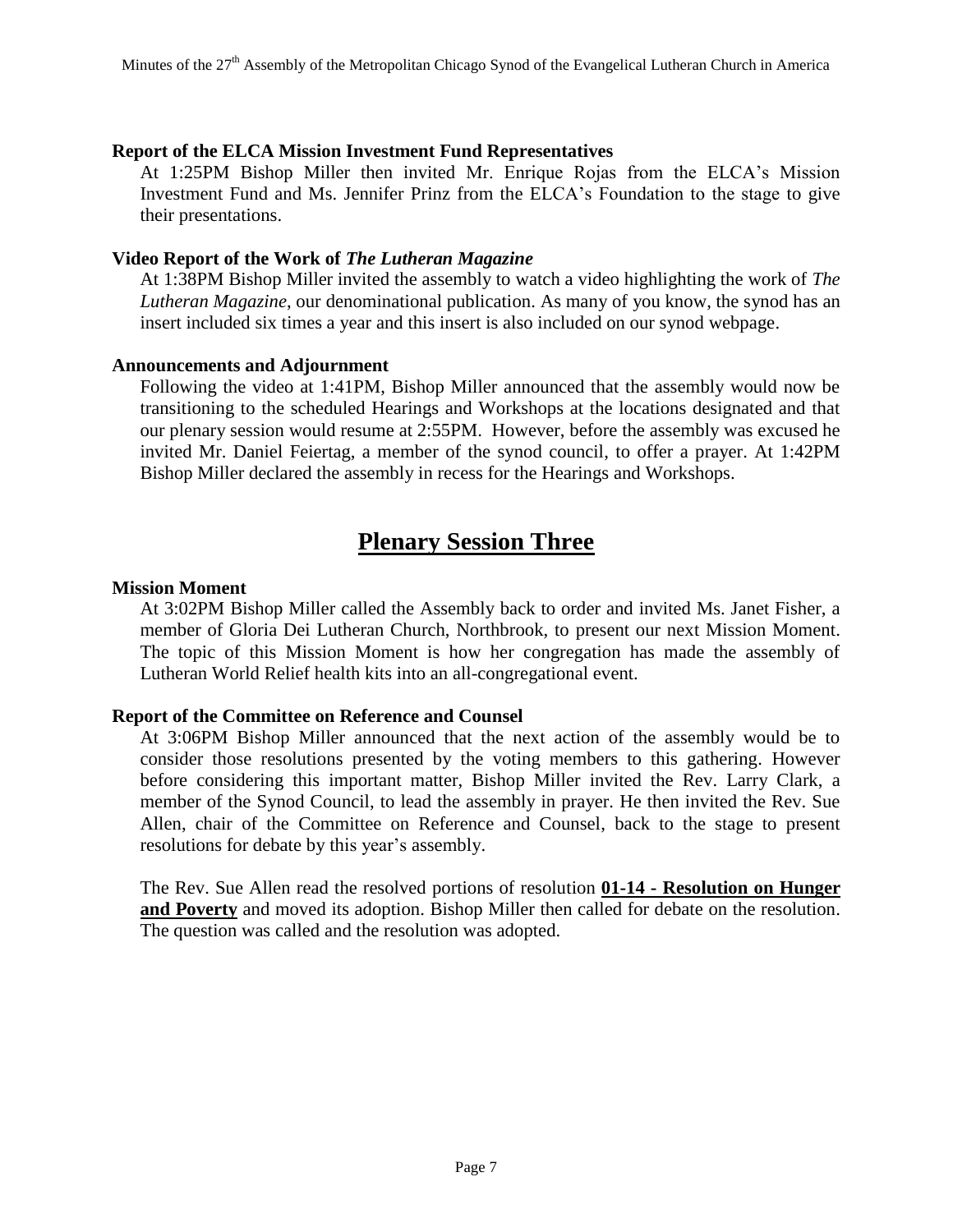#### **Resolution 01-14 - Resolution on Hunger and Poverty**

WHEREAS,  $2014$  is the  $50<sup>th</sup>$  anniversary of the War on Poverty that brought national attention and resources to bear on poverty and hunger; and

- WHEREAS, St. Paul, in encouraging the Corinthians to give aid to the saints in Jerusalem, observes that "God is able to provide you with every blessing in abundance, so by always having enough of everything, you may share abundantly in every good work" (2 Corinthians 9:8); and
- WHEREAS, when the disciples advised Jesus to send the crowds away so that they could buy something to eat, he replied, "YOU give them something to eat." Mark 6:36-37; and
- WHEREAS, in Israel, God made the king responsible for the just treatment of the poor (Psalm 72), and in a democracy, we as citizens encourage the government to remember that role; and
- WHEREAS, the Metropolitan Chicago Synod Hunger Action Team encourages all synod congregations and their members to recognize that the elimination of hunger and poverty, integral to our mission as Christians, requires: 1) financial gifts, 2) direct service, and 3) advocacy; therefore be it
- RESOLVED, that congregations and members of congregations of the Metropolitan Chicago Synod review and renew their efforts toward eradication of hunger and poverty by reviewing their financial support, direct service and advocacy, and be it further
- RESOLVED, that congregations and members seek to intensify their efforts in all three areas, and be it further
- RESOLVED, that congregations submit a summary to the Hunger Action Team by April 1, 2015, (summary form to be prepared by the Team) in preparation for a report to the 2015 Assembly.

At 3:11PM the Rev. Sue Allen read the resolved portions of resolution **02-14 - Solidarity with those Experiencing and Resisting Harsh Anti-LGBTI Legislation across parts of Africa** and moved its adoption. After discussion and debate Bishop Miller called for a vote and the motion was adopted.

**Resolution 02-14 - Solidarity with those Experiencing and Resisting Harsh Anti-LGBTI Legislation across parts of Africa**

WHEREAS, in "witnessing as an institution" the Evangelical Lutheran Church in America has committed to: "speak out on timely, urgent issues on which the voice of the church should be heard," and "defend human dignity" (ELCA social statement, Church in Society: A Lutheran Perspective, 1991, p. 1, 7); and WHEREAS, "in the area of international peace we strive to strengthen our global perspective as individual Christians and as a church body, in spite of strong currents that push us to turn in on ourselves" and in taking up the task to "promote respect for human rights" and commit to "teach about human rights... and protest their violation" with priorities to "defend the human rights of groups most susceptive to violations, especially all minorities, women and children; and "in our own country to support a generous policy of welcome for refugees" (ELCA social statement, For Peace in God's World, 1995, p. 1, 14, 20); and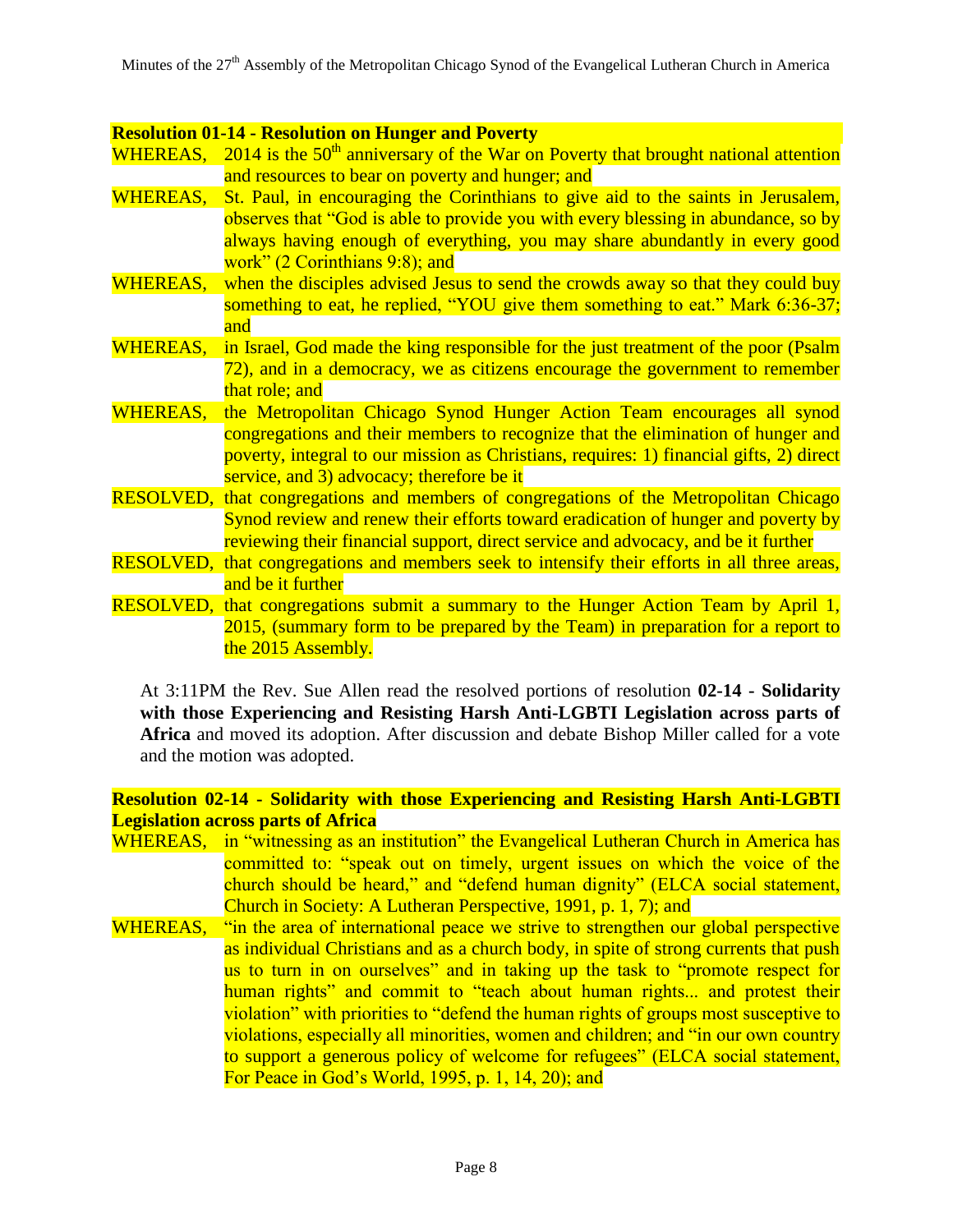- WHEREAS, thirty-eight countries in Africa as well as other areas of the world are experiencing rising levels of state-sanctioned homophobia and violence through the imposition of harsh and even brutal laws criminalizing homosexuality with sentences including lifelong imprisonment to the death penalty for lgbti persons<sup>1</sup>; and in some cases jail time for those associating with, found in the company with, advocating for or accused of supporting organizations connected with such human rights  $-$  including religious leaders<sup>2</sup>; and,
- WHEREAS, in 2011 the United Nations Human Rights Council passed Resolution 17/19 as the first United Nations resolution on sexual orientation and gender identity, presented by South Africa and expressing "grave concern at violence and discrimination against individuals based on their sexual orientation and gender identity" and establishing human rights for lgbti persons as an international norm (A/HRC/RES/17/19); and,
- WHEREAS, the detrimental effects of these discriminatory laws includes targeted violence toward persons; scapegoating; the spread of HIV/Aids through such violence, through fear, intimidation and limiting access to service and other human rights; limiting the ability and scope of vital NGO aid; and deliberately drawing attention from other human rights issues<sup>3</sup>; and,
- WHEREAS, the Evangelical Lutheran Church in America "acknowledges that consensus does not exist on how to regard same-gender committed relationships" while confessing "hate crimes and violence against those who are regarded as sexually different sometimes have been perpetrated publicly in the name of Christ" and that despite our differences this church unequivocally "oppos(es) all forms of verbal or physical harassment and assault based on sexual orientation" and denounces the behavior leading to the violence against those regarded as sexually different (ELCA social statement Human Sexuality: Gift and Trust, 1993 pg. 19, 24); and,
- WHEREAS, Metropolitan Chicago Synod has a companion relationship with the Central Diocese of the Evangelical Lutheran Church in Southern Africa (ELCSA), a relationship that "opens our eyes to the global challenge that Christ offers us today" through the lens of accompaniment, "an endeavor shared by mutual participation in the body of Christ" (MCS website, Companion Synod); and,
- WHEREAS, while South Africa currently extends same gender marriage and other rights to gay, lesbian, bi-sexual, transgendered and intersex individuals yet is susceptible to the effects of harsh anti-gay sentiment and lgbti South Africans continue to face considerable challenges, including social stigma, homophobic violence (particularly "corrective rape"), and high rates of  $\overline{HIV/ALDS}$  infection<sup>4</sup>; and,
- WHEREAS, our companion synod is a participant in the Speak Out Campaign Against Sexual Violence in relation to the Diakonia AIDS Ministry it supports with ecumenical partners, recognizing that "violence against people of different sexual orientations is one of the causes that contributes to the continuous spread of HIV" and thus encouraging ministries to speak out and work to end sexual violence (Diakonia AIDS Ministry Newsletter December 2012 - February 2013); therefore be it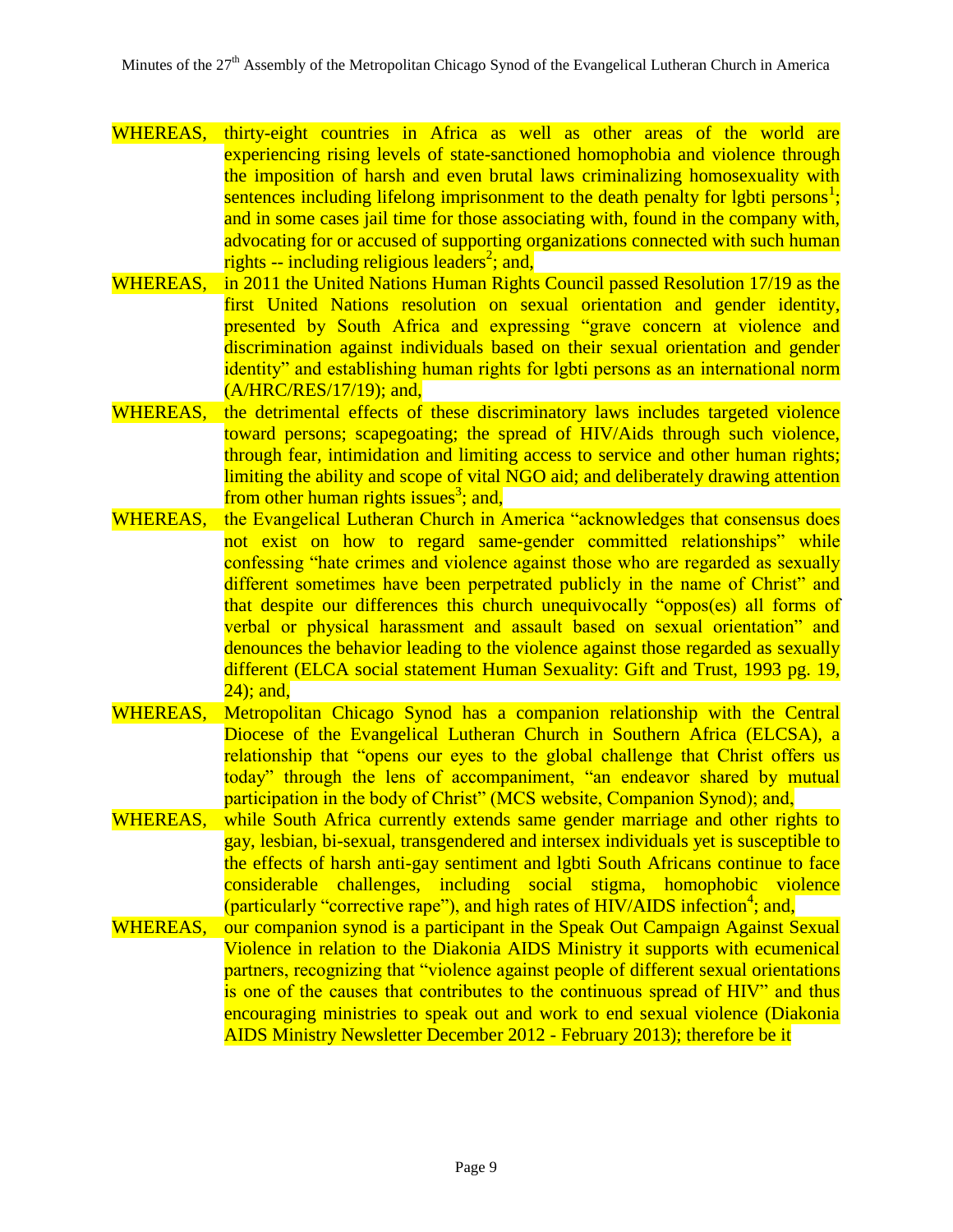- RESOLVED, that the Metropolitan Chicago Synod stand in solidarity with those in our companion synod and throughout Africa who are experiencing and resisting the rising tide of hatred and harsh anti-lgbti legislation in many African countries, and be it further
- RESOLVED, that the Metropolitan Chicago Synod, through its companion synod working group and in partnership with Central Diocese of the Evangelical Lutheran Church in Southern Africa (ELCSA), continue to call the Metropolitan Chicago Synod to prayer as well as inform this synod and its congregations of other ways we can be in active solidarity, and be it further
- RESOLVED, that the Metropolitan Chicago Synod Council through its companion synod relationships in South Africa and appropriate other partners (e.g., such as the global mission unit of the ELCA, LIRS/RefugeeOne and the ecumenical community), facilitate further conversation to explore the global accompaniment we can offer and responses we can make to violations of human dignity and human rights in this developing crisis.

#### Citations: 1

- Lgbti is the initialism most commonly used across Africa for this human rights movement. Lgbti stands for lesbian, gay, bisexual, transgender and intersex.
- <sup>2</sup> Widely reported and documented in national and international press and human rights organizations for example
	- [http://www.bbc.com/news/world-africa-26320102,](http://www.bbc.com/news/world-africa-26320102)
	- [http://www.hrw.org/news/2014/01/14/nigeria-anti-lgbt-law-threatens-basic-rights,](http://www.hrw.org/news/2014/01/14/nigeria-anti-lgbt-law-threatens-basic-rights)
	- [http://www.nytimes.com/2014/02/25/world/africa/ugandan-president-to-sign-antigay](http://www.nytimes.com/2014/02/25/world/africa/ugandan-president-to-sign-antigay-law.html)[law.html,](http://www.nytimes.com/2014/02/25/world/africa/ugandan-president-to-sign-antigay-law.html)
- <sup>3</sup> Widely reported and documented in national and international press for example [http://www.washingtonpost.com/world/africa/ugandan-leader-signs-harsh-anti-gay-bill](http://www.washingtonpost.com/world/africa/ugandan-leader-signs-harsh-anti-gay-bill-despite-warning-from-obama-administration/2014/02/24/88486066-9d63-11e3-87)[despite-warning-from-obama-administration/2014/02/24/88486066-9d63-11e3-87](http://www.washingtonpost.com/world/africa/ugandan-leader-signs-harsh-anti-gay-bill-despite-warning-from-obama-administration/2014/02/24/88486066-9d63-11e3-87) [http://america.aljazeera.com/opinions/2014/1/retrogressive](http://america.aljazeera.com/opinions/2014/1/retrogressive-antigaylawinugandahastiestotheus.html%208c-65222df220eb_story.html)[antigaylawinugandahastiestotheus.html 8c-65222df220eb\\_story.html](http://america.aljazeera.com/opinions/2014/1/retrogressive-antigaylawinugandahastiestotheus.html%208c-65222df220eb_story.html)
- 4 See also Violent Hate Crimes in South Africa a report submitted to the UN Office of the High Commissioner for Human Rights (OHCHR) for the thirteenth Universal Periodic Review May 12 – June 1, 2012.

[http://www.humanrightsfirst.org/wp-content/uploads/UPR\\_SA\\_hate\\_crimes\\_submission-](http://www.humanrightsfirst.org/wp-content/uploads/UPR_SA_hate_crimes_submission-FINAL-Human-Rights-First.pdf)[FINAL-Human-Rights-First.pdf](http://www.humanrightsfirst.org/wp-content/uploads/UPR_SA_hate_crimes_submission-FINAL-Human-Rights-First.pdf)

#### **Report of the Vice President**

At 3:25PM Bishop Miller called upon Vice President Dahlke to present her report.

#### **Mission Moment**

At 3:32PM Bishop Miller called upon Ms. Cheryl Collins, principal of Holy Family School in Chicago, to present our assembly's next Mission Moment. She presented highlights about Holy Family Ministries and their newest program, the Peace Exchange.

#### **Report of the Synodical Secretary**

Following the Mission Moment at 3:35 Bishop Miller called upon the Synod Secretary, Rev. Steven Srock for his report to the assembly.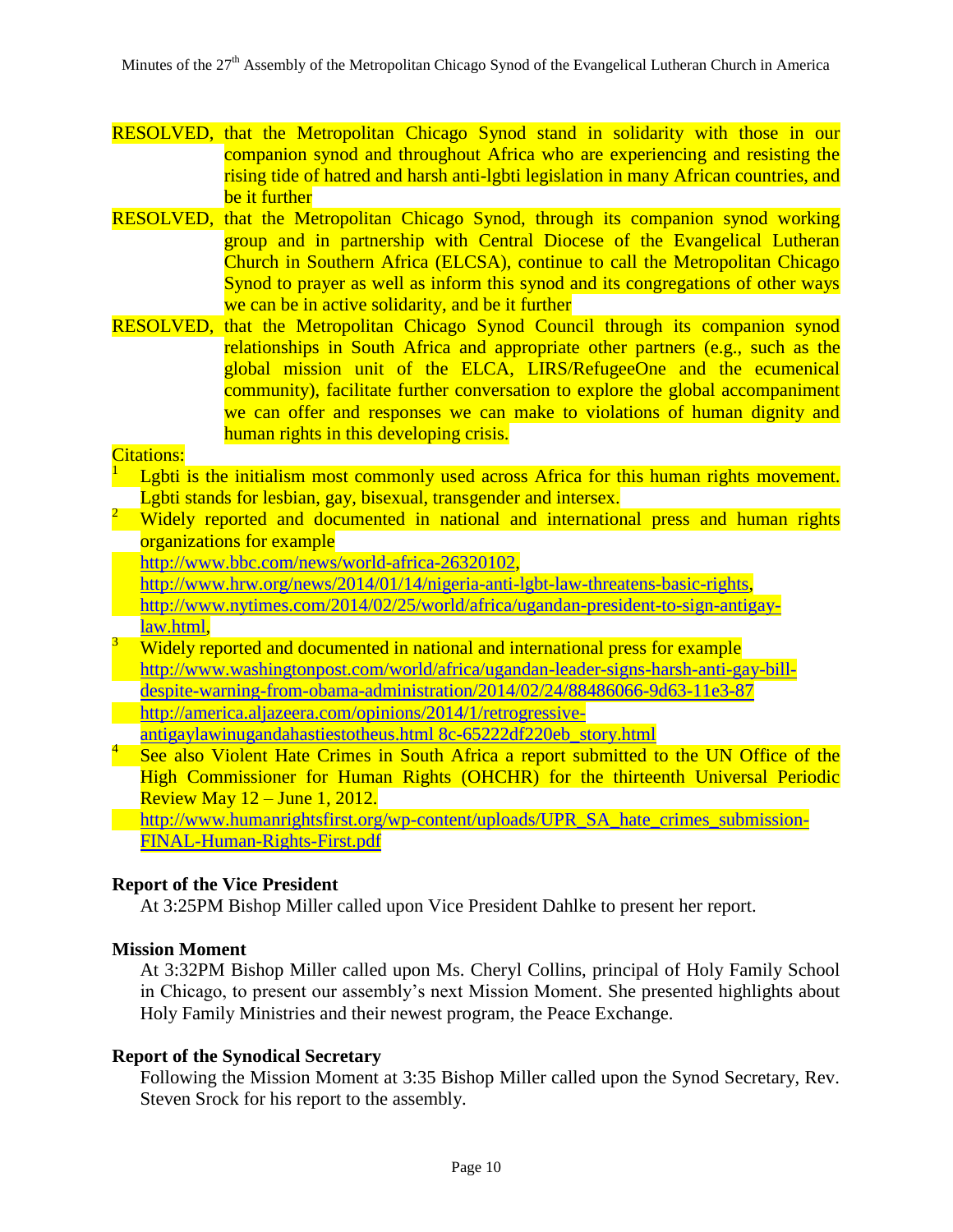#### **Mission Moment**

At 3:43PM Bishop Miller called upon Ms. Mary Ann Smith, a member of Gloria Dei, Downers Grove, for the final mission moment of the day focusing on the different ways her congregation raises funds for the ELCA Malaria Campaign.

#### **Announcements and Adjournment**

Before transitioning to the second session on hearings and workshops Bishop Miller called upon the Rev. Erin Bouman for announcements. Before dismissing the assembly Bishop Miller asked Ms. Marlene Daubert, a member of the synod council, to lead the assembly in prayer. At 3:47PM he then declared the assembly in recess until Saturday Morning at 8:30AM and invited to assembly to adjourn for the second session of Hearings and Workshops and the Evening Eucharist Service at 5:00PM.

#### **Evening Worship**

After the Hearing and Worships, at 5:00PM the Assembly gathered in the worship area for a Celebration of the Holy Eucharist with Bishop Miller preaching and presiding at this service.

### **Plenary Session Four**

#### **Opening Worship**

The Assembly began with Morning Devotions led by the Rev. Maxine Washington at 8:34AM.

### **Called to Order**

Bishop Miller called the Assembly to order at 8:59AM. A point of personal privilege was asked for to remind the gathering that this was in fact the bishop's birthday. The assembly sang "Happy Birthday."

#### **Report of the Credentials and Courtesies Committee**

At 9:01AM Bishop Miller called upon Ms. Joyce Brown of the Credentials and Courtesies Committee to give their final report. Ms. Brown reported that the total number of voting members registered as of 8:30AM Saturday was 470 with the number of voting members necessary for a quorum being 235. Bishop Miller declared a quorum present and thanked Ms. Brown and the committee for their work.

#### **Mission Moment**

At 9:07AM Bishop Miller invited Mr. Edward Coleman to come to the center microphone for today's first Mission Moment. Mr. Coleman represents Bethel Community Economic Development and Bethel New Life Ministries, which is celebrating its 35<sup>th</sup> anniversary this year.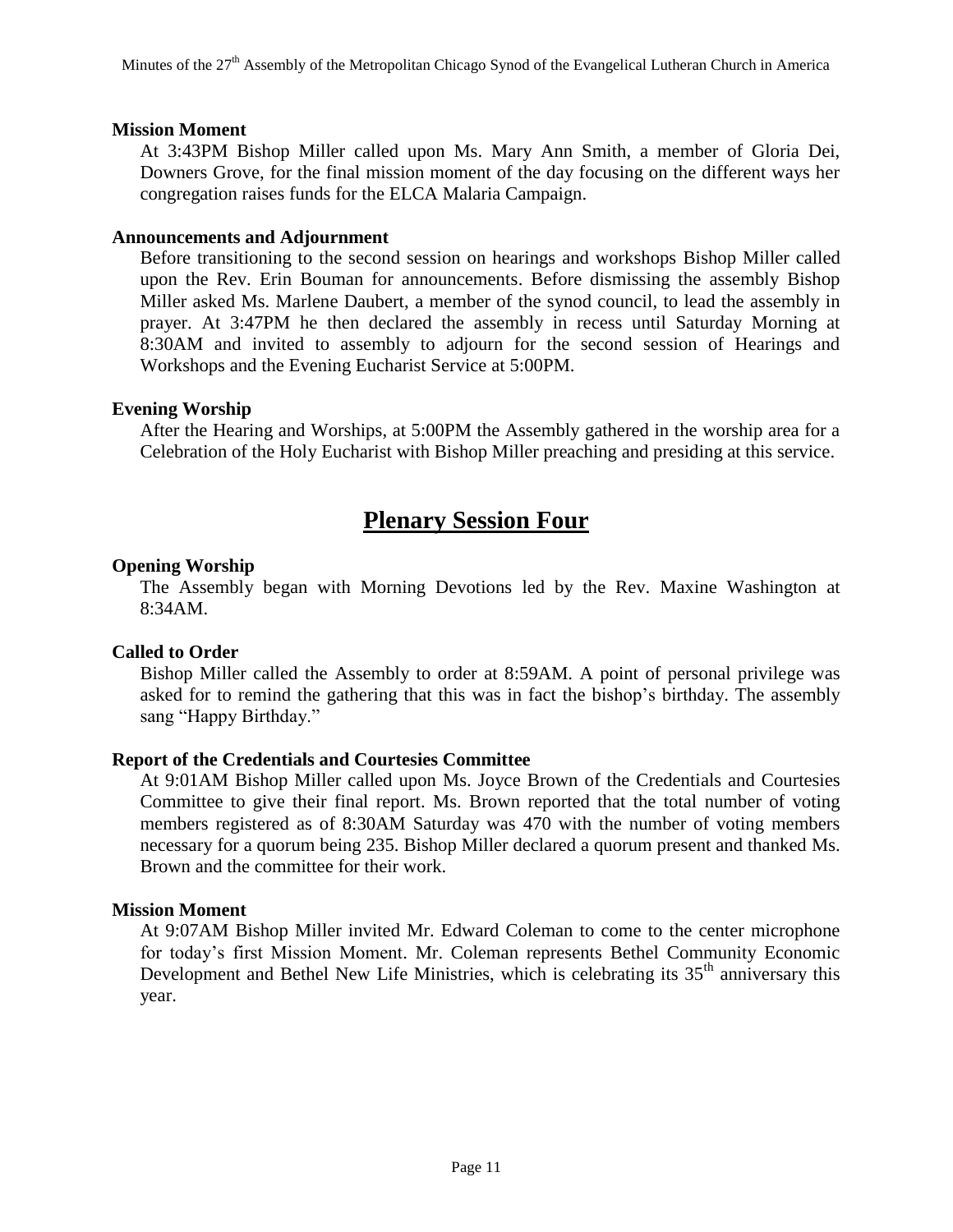#### **Consideration of the 2015 Synodical Budget**

At 9:08AM Bishop Miller declared that the 2015 Budget of the Metropolitan Chicago Synod that was tabled the day before to allow for the "Forum on the Budget" was now before the assembly. Treasurer Yvette NewberryWhite came to the stage. Bishop asked for questions or comments. Hearing none, Bishop Miller called for a vote on the 2015 Budget and the budget was adopted. He then thanks Treasurer NewberryWhite for her work and dedication to our synod.

#### **Recognition of Anniversaries and the Rostered Leaders New to our Synod**

Bishop Miller then invited Vice President Dahlke back to the stage to recognize the congregations and rostered leaders, who are celebrating anniversaries this year, and to introduce and welcome rostered leaders who are new to our synod.

#### **Recognition of Anniversaries**

Vice President Dahlke recognized the congregations celebrating significant anniversaries and asked that their members who were present stand as their congregation names were read.

| <b>Congregation Name</b>                                     | Anniversary |
|--------------------------------------------------------------|-------------|
| St. Philip Lutheran Church,<br><b>Blue Island</b>            | 125 years   |
| St. Luke's Lutheran Church,<br>Park Ridge                    | 100 years   |
| Mt. Zion Evangelical Lutheran Church,<br>Oak Lawn            | 100 years   |
| St. Thomas Lutheran Church,<br>Chicago                       | 50 years    |
| Lutheran Church of Martha and Mary,<br><b>Mount Prospect</b> | 50 years    |

When all the names had been read, Bishop Miller invited the assembly to acknowledge the congregations with applause. Vice President Dahlke then recognized the rostered leaders of our synod who are celebrating significant anniversaries and mentioned that they had been honored at a luncheon on May 14, 2014, at Marcello's Restaurant in Chicago at which time they were presented with a certificate. She introduced those leaders and asked that they stand and be recognized. When all the names had been read, Bishop Miller invited assembly to acknowledge these individuals with applause.

| <b>Rostered Leader</b> | Anniversary |
|------------------------|-------------|
| Rev. Paul Bouman       | 75 years    |
| Rev. Victor Brandt     | 70 years    |
| Rev. George Reinke     | 65 years    |
| Rev. Donald Danielson  | 60 years    |
| Rev. Clyde Friedman    | 60 years    |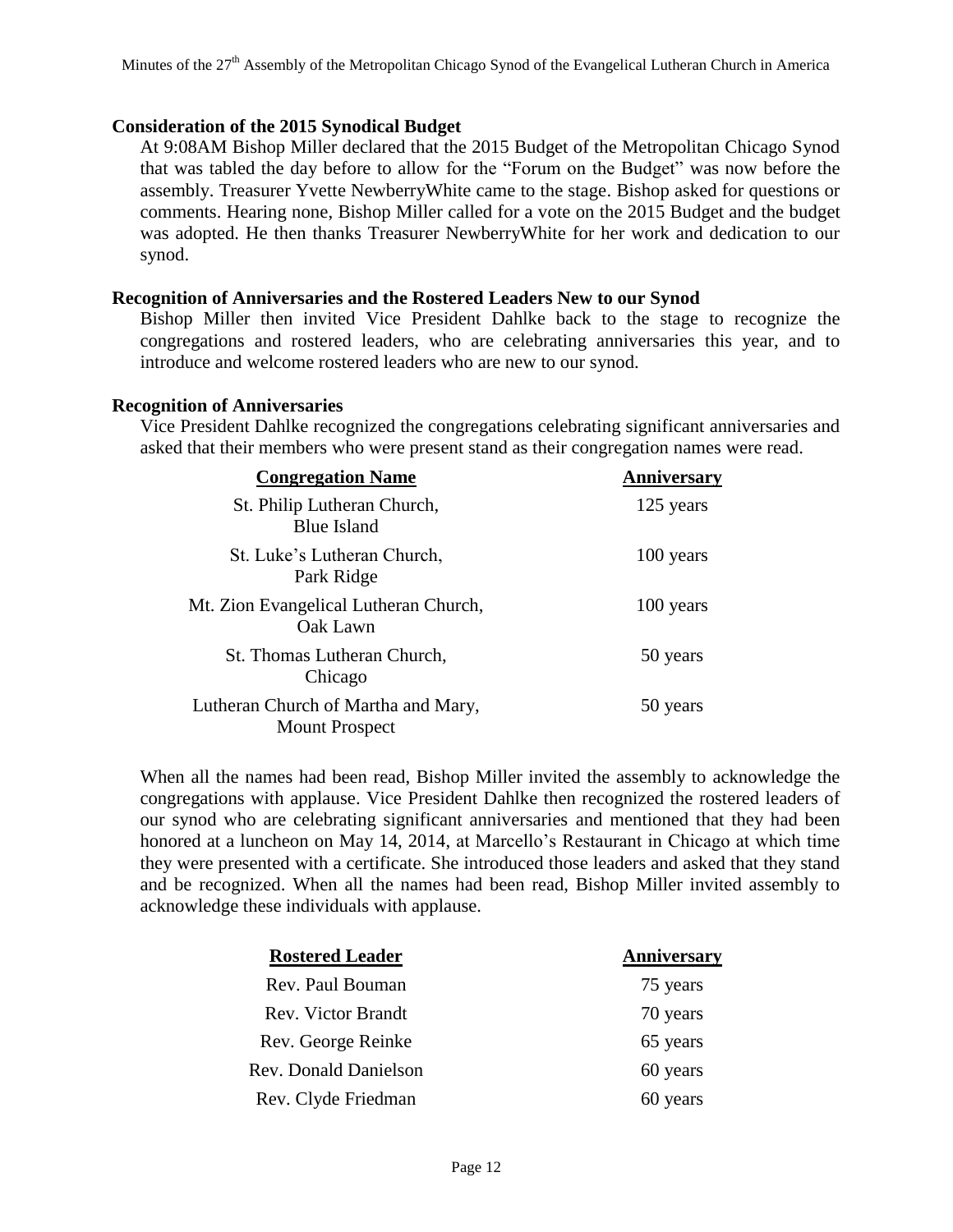| Rev. Dean Lueking        | 60 years |
|--------------------------|----------|
| Rev. Gerald Rygh         | 60 years |
| Rev. Al Bergh            | 55 years |
| Rev. Hansruedi Peplinski | 55 years |
| Rev. Don Fagerberg       | 50 years |
| Rev. Daniel Hoeger       | 25 years |
| Rev. John Holm           | 25 years |
| Rev. Lester White        | 25 years |

When all the names had been read, Bishop Miller invited the assembly to acknowledge the individuals celebrating anniversaries with applause. Vice President Dahlke then recognized the rostered leaders who are new to our synod this year. She introduced them and asked that they stand and be recognized. When all the names had been read, Bishop Miller invited the assembly to acknowledge these individuals with applause.

| <b>Rostered Leader</b>   | Congregation                                             |
|--------------------------|----------------------------------------------------------|
| Lynn Bird                | Pastor,                                                  |
|                          | Prince of Peace Lutheran Church, Woodridge               |
| Rebekah Costello         | Pastor,                                                  |
|                          | St. Matthew Lutheran Church, Itasca                      |
| Diane Dardon             | Protestant Chaplain,                                     |
|                          | DePaul University Office of Religious Diversity, Chicago |
| Angela Denker            | Pastor,                                                  |
|                          | The Lutheran Church of St. Philip, Glenview              |
| Joshua Ebener            | Pastor,                                                  |
|                          | St. Andrew Lutheran Church, West Chicago                 |
| <b>Heather Feltman</b>   | Diaconal Minister                                        |
| John Gerike              | Pastor,                                                  |
|                          | Our Saviour's Lutheran Church, Naperville                |
| Jason Glombicki          | Pastor,                                                  |
|                          | Wicker Park Lutheran Church, Chicago                     |
| David Heim               | Pastor,                                                  |
|                          | Bethel Evangelical Lutheran Church, Palatine             |
| <b>Christopher Honig</b> | Pastor,                                                  |
|                          | Acacia Park Lutheran Church, Norridge                    |
| Sandra Jones             | Pastor,                                                  |
|                          | New Hope/Nueva Esperanza Lutheran Church, Aurora         |
| Barbara Kudirka          | Associate in Ministry,                                   |
|                          | Our Saviour's Lutheran Church, Arlington Heights         |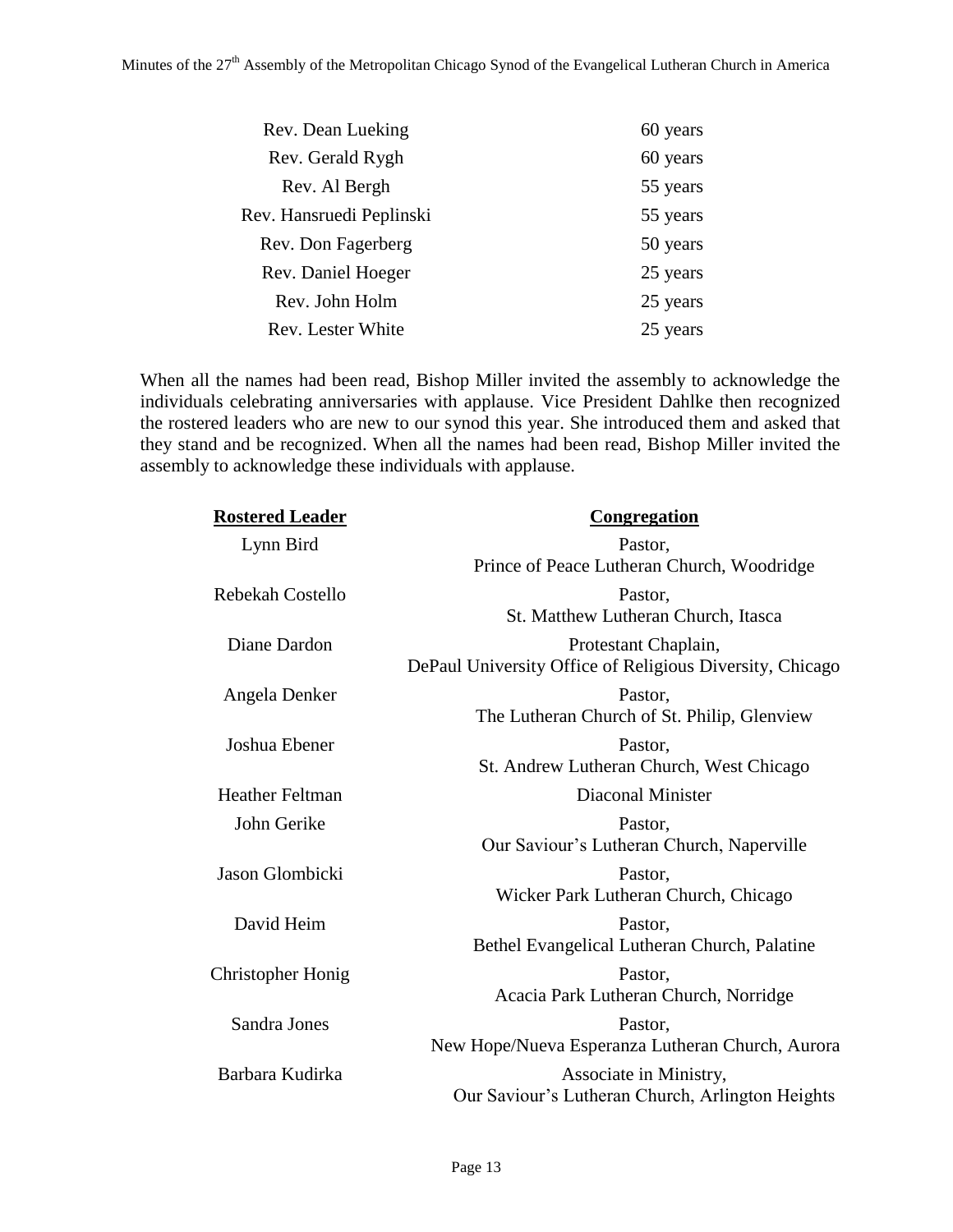| Deanna Langle          | Campus Pastor,<br>University Lutheran Church                                    |
|------------------------|---------------------------------------------------------------------------------|
|                        | Lutheran Campus Ministry at Northwestern University, Evanston                   |
| <b>Joel Lohafer</b>    | Pastor,<br>Christ Lutheran Church, Palatine                                     |
| Larry Lutey            | Pastor,<br>St. Luke's Lutheran Church, Park Ridge                               |
| Lindsay Mack           | Mexico Country Coordinator,<br>ELCA Young Adults in Global Mission, Mexico City |
| Dennis Meyer           | <b>Retired Pastor</b>                                                           |
| <b>Sally Meyer</b>     | <b>Retired Pastor</b>                                                           |
| <b>Rhonda Pruitt</b>   | Pastor,<br>St. John's Lutheran Church, Wilmette                                 |
| Sarah Rohde            | Associate Pastor,<br>Bethlehem Lutheran Church, St. Charles                     |
| Elaina Salmon          | Pastor,<br>Bethany Lutheran Church, Lemont                                      |
| <b>Hyuk Tae Shim</b>   | Pastor,<br>Naperville Yuhllin Church, Naperville                                |
| <b>Michael Steinke</b> | Interim Pastor,<br>Salem Lutheran Church                                        |
| John Sturz             | <b>Retired Pastor</b>                                                           |
| <b>Janet Volk</b>      | Interim Pastor,<br>Bethany Lutheran Church, Lemont                              |

When all the names had been read, Bishop Miller invited the assembly to recognize those new to our synod with applause.

#### **Report of the Bishop**

At 9:13AM Bishop Miller relinquished the chair of the assembly to Vice President Nan Dahlke in order to give his report. At 10:11AM Vice President Nan Dahlke returned the chair to Bishop Miller. *(Unfortunately the video copy of Bishop Miller's Report is not available because of technical difficulties that occurred while recording the assembly.)*

### **A Refreshment Break**

At 10:12AM Bishop Miller invited the assembly to take a fifteen minute break for refreshments. At 10:44AM Bishop Miller reconvened the assembly and called it back to order.

### **Mission Moment**

At 10:44AM Bishop Miller called upon Ms. Beverly Moody, member of the Lutheran Church of the Good Shepherd, Buffalo Grove, to present our final mission moment. Her topic was the work of Lutheran Social Services of Illinois Women's Network.